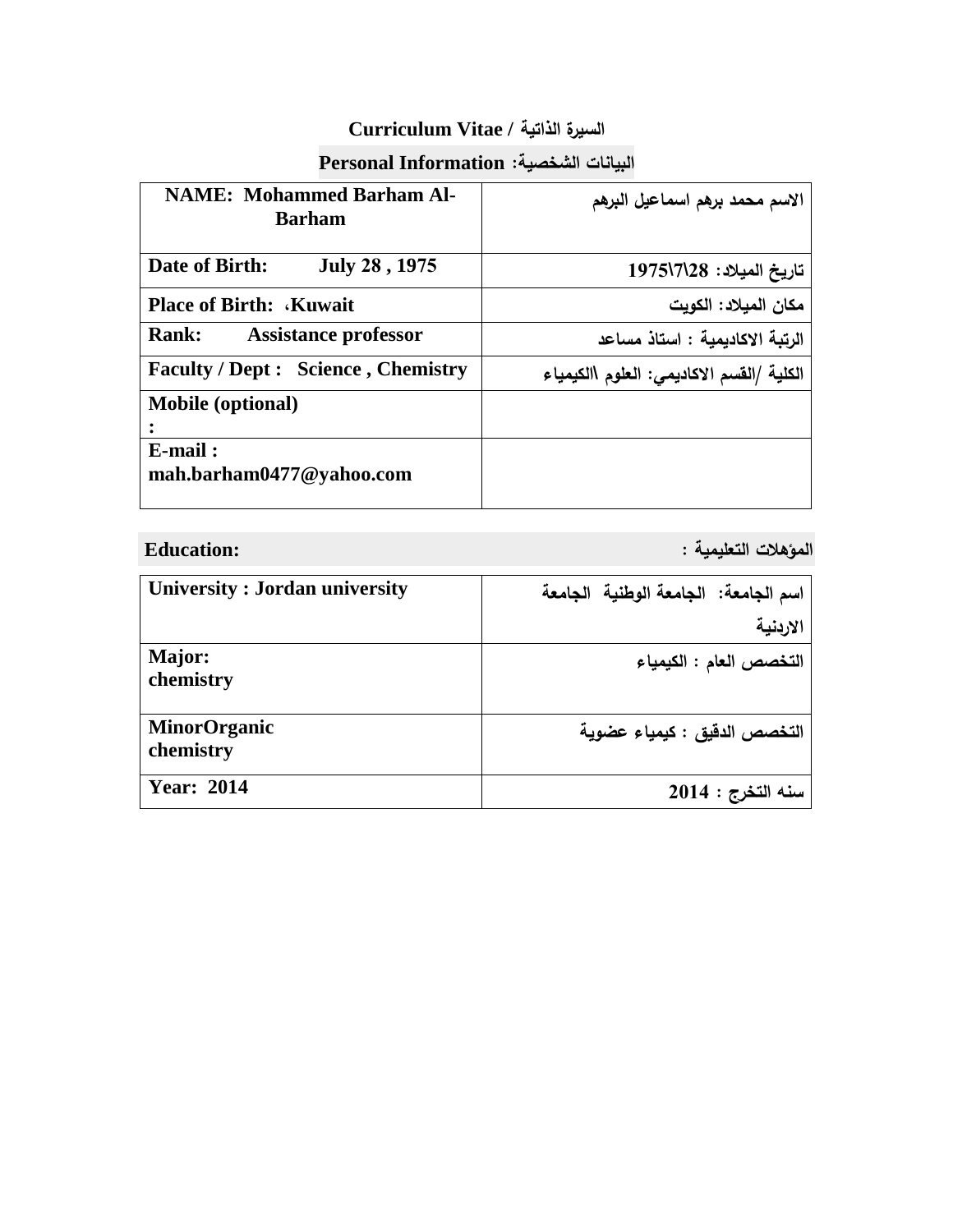**الدورات العلمية : :Session Tranining**

| <b>Name of Session:</b>                   | اسم الدورة:  |
|-------------------------------------------|--------------|
| <b>Chemical Safety and Security</b>       |              |
| <b>Officer Training Workshop (CSSO),</b>  |              |
| <b>Hamdi Mango Research Center,</b>       |              |
| <b>University of Jordan Session Place</b> | مكان الدورة: |
| Session Period: The, 12-6 June 2013       | مدة الدورة : |

**الخبرات العلمية:** 

**Experience:** 



| <b>Skills</b> | المهارات : |
|---------------|------------|
|               |            |
|               |            |
|               |            |
|               |            |

**المنشورات العلمية – مقاالت منشوره Publication** 

**/Articles** 

**1. Hala I. Al-Jaber, Hana M. Hammad, Mahmoud A. Al-Qudah, Mohammad B. Al-Barham, Ismail F. Abaza, Jehan Y. G. Alhumaidi, Musa H. Abu-Zarga and Fatma U. Afifi. Achillea santolina: Growth Dependent Variation in Essential Oil Composition and some in-vitro Bioactivity Studies. European Journal of Medicinal plants 13 (1), 1, 2016.**